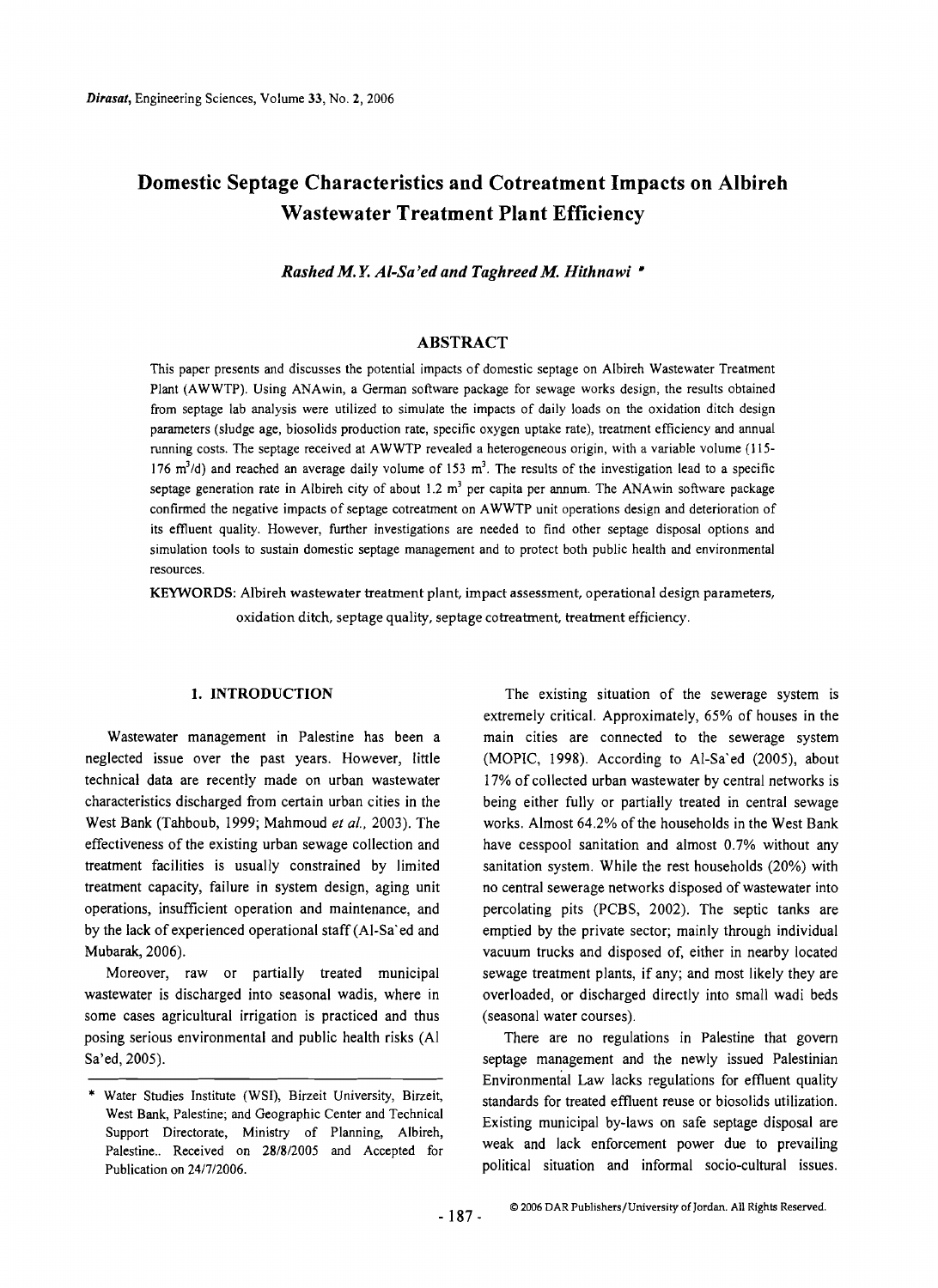However, for the purpose of this research, the code of the Federal Regulations, "Part 503" issued by U.S Environmental Protection Agency (USEPA, 1993), was adopted. Domestic septage is defined by the code of Federal Regulations in 40 CFR Part 503, section F as follows: "Domestic septage: either liquid or solid material removed from a septic tank, cesspool, portable toilet, marine sanitation device or similar treatment works that receive only domestic sewage, the latter is defined as waste and wastewater from humans and household operations".

According to US Environmental Protection Agency (USEPA, 1999), well-designed septic tanks will usually retain 60 to 70% of the solids, oil, and grease that enter it. The scum accumulates on top and the sludge settles at the bottom, comprising 20% to 50% of the total septic tank volume when pumped. Published literature (ATV-A 123, 1985, USEPA, 1994) indicated that septage quality could strongly differ from place to place as many factors influence the physical-chemical characteristics of septage. In the German working sheet ATV-A 123 (ATV-A 123, 1985), safety factors assumed for a safe cotreatment of septage in urban sewage works are difficult to interpret and form no guarantee for a stable nitrogen removal process. To date, few attempts were made on proper septage treatment, either in combination with wastewater or separately. Treatment options used include waste stabilization ponds, composting with municipal organic refuse, activated sludge systems, anaerobic pretreatment and constructed wetlands (ATV-A 123, 1985; USEPA, 1994; Strauss *et al.,* 1997; Ingallinella *et al.,*  2002; Nassar *et al.,* 2006). Investigating the efficiency of constructed wetlands followed by waste stabilization ponds, Koné and Strauss (2004) found high ammonia content in septage inhibited both algal and plant growth in pond systems and constructed wetlands. Recently, Nassar *et al.* (2006) reported that constructed reed beds, which were operated and monitored for three years, were economically more attractive for municipal sludge drying in Gaza Strip than traditional sludge drying beds.

Despite the fact that most Palestinian conventional wastewater treatment plants generally accept septage delivered by vacuum trucks, little is known about the main reasons behind malfunctioning of the treatment processes. Since the establishment of Albireh WWTP in 2000, sludge bulking-foaming associated with deterioration in the effluent quality has been annually reported (Albireh Municipality, 2003). Caused by sludge bulking-foaming, high nitrogen and suspended solids in

the treated effluent render its suitability for the planned agricultural irrigation. Several attempts were made to understand the reasons behind this annual phenomenon, however, with limited success.

This study was conducted to investigate the impacts of domestic septage co-treatment at Albireh WWTP and introduce protective measures to improve operation. The potential implications of septage co-treatment on structural and unit operation design parameters based on septage volume and characteristics, energy demand and the estimated annual costs associated with receiving septage at Albireh sewage works will be presented and discussed. It provides also reliable information for decisions to proceed with the next step, which would include a detailed technical study including unit process simulation at pilot scale to evaluate the impact of septage on other biological processes including poor sludge settling properties in the current oxidation ditches.

### 2. MATERIALS AND METHODS

#### Study Area and System Description

Ramallah and Albireh governorate, located in the central region of the West Bank, is considered as one of the most important administrative and economic centers in Palestine. Albireh Wastewater Treatment Plant (AWWTP) is located approximately at a distance of 1.5 km down stream the Wadi Al-Ein to the east of Albireh city. Fig. (1) illustrates an overview of the AWWTP showing the first treatment train, which consists of two oxidation ditches; each of which has the design capacity to serve about 25,000 inhabitants (Albireh Municipality, 1998). Albireh city has a central public sewer network of a modified combined system, where part of the collected stormwater is mechanically treated at AWWTP site in the stormwater tank, which discharges the Combined Sewer Overflow (CSO) into Wadi AI-Ain. Though temporal storage of septage in the storm water tank is not a common pre-treatment practice (Fig. 1), however, it can facilitate septage batch mode co-treatment especially during night period under controlled pumping intervals.

AWWTP received an average daily flow of 3038 *m3 /d*  (monthly average during the time of this study, 2002). The municipal sewage in Albireh city is mainly of domestic origin with small industrial enterprises discharging about 7% of the .total daily dry weather flow into the public sewer networks after proper pre-treatment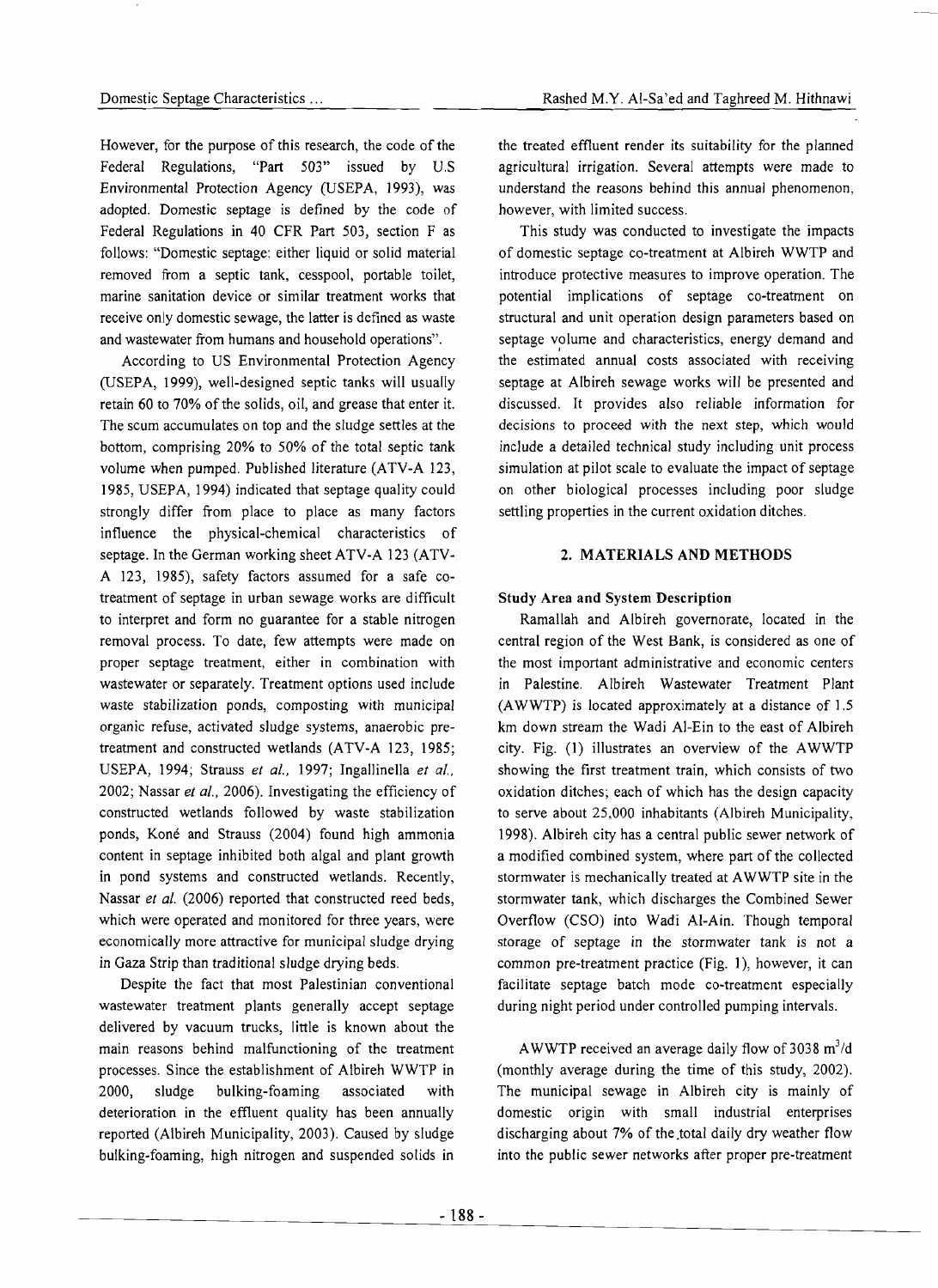stages. No industrial septage is being treated at AWWTP, Albireh city as recommended by an Industrial Cadastre, and incorporated in the draft "Sewerage By-Law" where the municipality regularly monitors all industrial discharges and comprises no harmful impacts on the treatment process (Meierjohan, 1999). The biological process includes a low loaded activated sludge system (oxidation ditch), which besides the removal of carbonaceous compounds also achieves a reduction in the nitrogen load through biological nitrification and denitrification processes.

#### Sampling Program and Analytical Methods

Samples were collected from different septage haulers delivering septage from different places in Albireh at different times. Composite samples were taken during the discharge of the truck content after which the material has been mixed; three individual samples were collected at the beginning, middle and at the end of the truck discharge to guarantee representative composite samples. Because of the wide variations in septage characteristics, a large number of samples were taken from truckloads (Table 1) over a period of four months (March-June, 2003). All samples were preserved during the sampling time by storing them in special cool boxes at 4°C.

Initially, the actual records of septage quantities were taken from AWWTP daily monitoring records, and later the data were verified by a field questionnaire distributed at local septage haulers during the study period. Data on AWWTP performance were utilized from the monthly reports for the calculation of dry weather flow, pollution loads and septage quantity (Albireh Municipality, 2003).

Chemical Oxygen Demand (COD), Biological Oxygen Demand (BOD<sub>5</sub>), Total Solids (TS), Total Suspended Solids (TSS), Volatile Suspended Solids (VSS), Total Kjeldahl Nitrogen (TKN), ammonium (NH<sub>4</sub>-N), sulfate (SO<sub>4</sub>), hydrogen sulfide (H<sub>2</sub>S), ortho-P, temperature, fat and grease were all determined according to *Standard Methods* (APHA, 1995). Finally, the temperature and pH were measured onsite (HACH) while the rest of analysis was conducted later at the Water Engineering Lab of Birzeit University.

#### Use of ANAwin Software Package for Septage Impact

This German Software package enables the layout of biological wastewater treatment plants according to ATV-guidelines, ANAwin, Version 2, 1996 (ANAwin, 1996). The ATV-A 131 (ATV-A 131, 1991), a German working sheet forms the basis of this software package to design and re-check the layout of activated sludge systems. It is worth mentioning, that AWWTP was designed according to the ATV-A131, which is considered as a German Standard. Details about the usage of this software package can be found in the users' Manual (ANAwin, 1996). ANAwin was used to simulate the impact of septage increment (%) on the unit operation design of the aeration tank including structural and biological design parameters at variable temperatures (13°C and 20°C; winter and summer periods). Ongoing research will utilize other software packages and apply advanced molecular techniques to assess the septage impacts on nitrification-denitrification processes and sludge foaming/bulking in AWWTP.



Fig. 1. Overview or Albireh Wastewater Treatment Plant (AWWTP).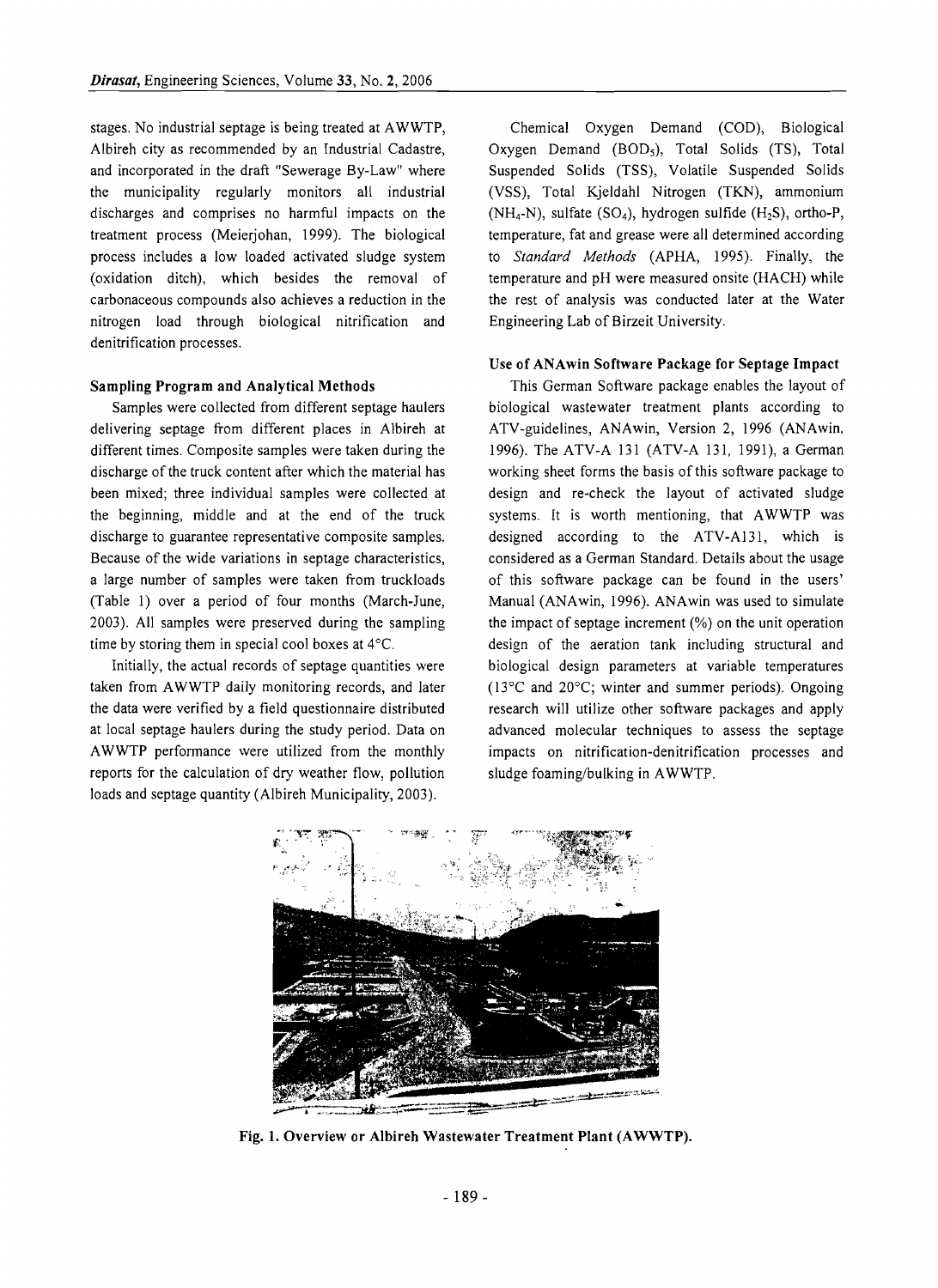| Albireh Septage (This study, 2003) |     |              |                        |            | Wastewater <sup>1</sup> | Septage <sup>1</sup> | Septage <sup>2</sup> | Septage <sup>3</sup> |
|------------------------------------|-----|--------------|------------------------|------------|-------------------------|----------------------|----------------------|----------------------|
| <b>Parameters</b>                  | No. | Range        | Average                | <b>STD</b> | Average                 | Average              | Average              | Range                |
| pH                                 | 32  | $6.9 - 7.5$  | 7.2                    | ± 0.2      | 7.3                     | 8                    | 8.1                  | $1.5 - 12.6$         |
| <b>BOD</b>                         | 20  | 165-1107     | 434                    | ± 258      | 495                     | 303                  | 10,000               | 440-78,600           |
| COD                                | 25  | 181-9315     | 1243<br>$\blacksquare$ | ± 2259     | 1400                    | 668                  | 28,200               | 1,500-703,000        |
| <b>TKN</b>                         | 20  | $9 - 525$    | 150                    | ±168       | 104                     | 215                  |                      | 66-1.060             |
| $NH4-N$                            | 32  | $5 - 155$    | 91                     | ±48        | 80                      | 152                  | 1500                 | $3 - 116$            |
| $PO4-P$                            | 24  | $5.4 - 24.2$ | 13                     | ± 6        | 13                      | 39                   |                      |                      |
| SO <sub>4</sub>                    | 32  | 33-738       | 128                    | ± 146      | 138                     | 132                  |                      |                      |
| $H_2S$                             | 28  | 52-79        | 67                     | ± 7        |                         | 95                   |                      |                      |
| <b>TS</b>                          | 32  | 328-23,028   | 3095                   | ± 5663     |                         |                      | 30,450               | 1132-130,475         |
| <b>TSS</b>                         | 20  | 76-13,444    | 3068                   | ± 4377     | 736                     | 10,664               | 14,600               | 310-93,378           |
| <b>VSS</b>                         | 10  | 212-11,556   | 2706                   | ± 3687     | 617                     | 5105                 | 10,366               | 353-71,402           |
| Oil & grease                       | 14  | 264-82,320   | 22,442                 | ± 29,075   |                         |                      |                      | 208-23,368           |
| COD/BOD                            |     |              | 2.86                   |            | 2.83                    | 2.20                 | 2.82                 |                      |
| <b>TSS/VSS</b>                     |     |              | 0.88                   |            | 0.84                    | 0.48                 | 0.71                 |                      |

Table 1. Comparison of Albireh domestic septage wastewater with published literature.

According to Mahmoud *et al.*  $(2003)$ ; <sup>1</sup> Ingallinella *et al.*  $(2002)$ ; <sup>2</sup> Cofie *et al.*  $(2006)$ ; <sup>3</sup> USEPA (1994).

#### 3. RESULTS AND DISCUSSION

#### Septage Characteristics

The results presented in Table (l) illustrate the septage characteristics of the study area. Comparing the obtained results with published literature, Table (1) revealed that the US Environmental Protection Agency (USEPA, 1994; 1999) values of septage parameters are higher than the values of Albireh septage parameters. This might be due to different reasons such as septic tank design, the pump out interval, life style and hygiene approaches. In addition, separate discharge of toilet papers in plastic containers and the partial anaerobic processes as of short hydraulic retention time in the cesspools may lead to a low strength septage in developing countries.

By comparing the characteristics of domestic septage with domestic wastewater (Table 1), in many respects, the constituents of Albireh septage are similar to those of municipal wastewater. Table (1) gives also almost similar ratios of COD/BOD and VSS/TSS for septage and wastewater of Albireh city. The reason behind this is the short hydraulic retention time in the septic tanks of most urban dwellings and no industrial septage is received. However, the great difference in total solids between septage and sewage calls for adequate pre-treat of the septage before its discharge into conventional treatment. Due to different sampling points and methods of analysis between septage (truck loads; unfiltered samples) and wastewater (after aerated grit chamber and filtered samples) lead to higher values for grease and oil contents but lower COD concentrations compared to municipal sewage. The VSSITSS ratio of 0.88 for septage is almost similar to that for sewage as reported by Mahmoud *et al. (2003).* 

Ingallinella *et al.* (2002) reported a small ratio VSSITSS of a week domestic septage (0.48) treated in waste stabilization ponds indicated that solids contained low organic portion compared to high percentage (80%) of organic solids in the sewage. However, the average COD/BOD ratio of Albireh septage is within the range (2.2-4) for the faecal sludge-septage mixture (Cofie *et al.,*  2006). This indicates the high portion of biodegradable organic matter in the septage delivered at Albireh wastewater treatment plant.

As a design rule, all septic tanks must be lined not only at sidewalls but also at the bottom to prevent leakage, however, in some cases this is not applied, where septage infiltrates in groundwater and biosolids accumulation prevailed by time. Finally, the wide range in septage characteristics (Table 1) gives clear evidence that annually emptied septic tanks lead to a high strength septage especially in households of rural and refugee camps areas.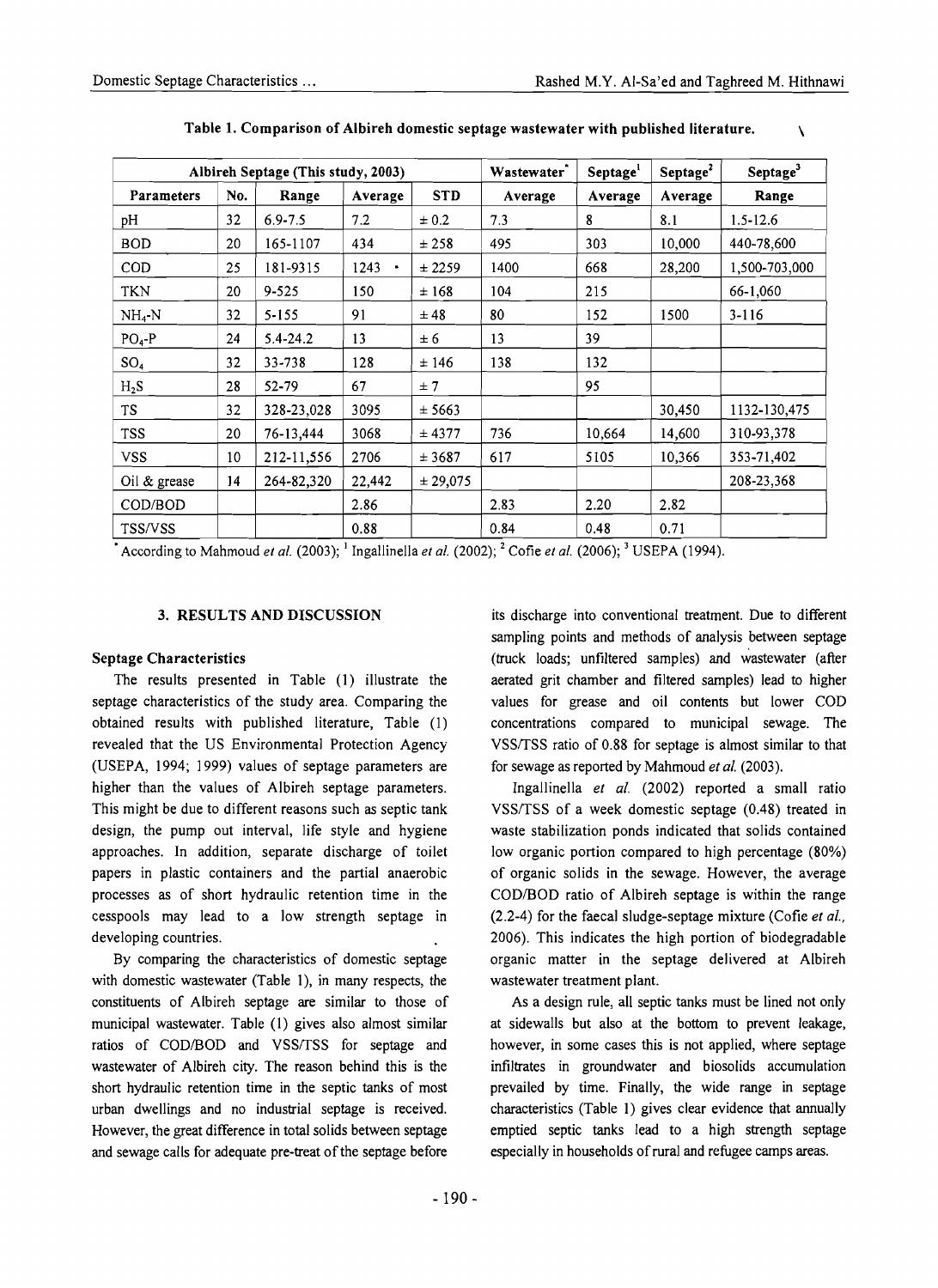#### Quantity of Domestic Septage

The results of the investigation lead to an annual septage generation rate in Albireh city of about 1.2  $m<sup>3</sup>$  per capita (44.5 million cubic meter), which is in conformity with those published data in Germany (ATV, 1985). The annual volume of septage in Palestine was calculated by the multiplication of the annual specific generation rate of un-served population. These results were built on the assumption that 5.4 persons per household and each cesspool served one household. In reality, one cesspool served one building in most cases, and each building consists of 10 to 12 households on average. Furthermore, the cesspool size and pumpage pattern are variable. Lower specific annual production rates were published by EPA (USEPA, 1994; 1999), where estimates of annual septage produced by US onsite systems ranged between  $0.4$ -0.6 m<sup>3</sup> per capita.

## Population Equivalent of Septage Received at AWWTP

Based on the daily pollution load (COD) of Albireh wastewater, the Population Equivalent (PE) served by AWWTP was calculated using the German working sheet ATV-A 131 (ATV, 1991). The working sheet specifies the daily specific pollution loads; 120 g/PE (COD), 60 g/PE (BOD), 12 g/PE (TKN), 70 g/PE (TSS) and 3 g/PE  $(PO<sub>4</sub>-P)$ . The calculated PE served by AWWTP was 32,385 PE, which is only 88% of the total population in Albireh city (36,737 inhabitants). About 12% (4,352 PE) of the total population are not served by a central sewerage system and they do not use a cesspool. But the estimated number of people, which are not connected to sewerage system, is 17,280 PE; the difference (12,928 PE) came from Ramallah city or of industrial origin. Using the daily average of septage quantity  $(153 \text{ m}^3)$ received at AWWTP; the PE of pollution loads caused by septage co-treatment was calculated. Population equivalent from the average values of pollution loads (BOD, COD and P04) of septage revealed about 1,417 PE, while the maximum PE value was found to be 41,676 PE. These variations in PE estimates stem from variable origin of septage being from urban dwellings or coming from rural households.

#### Power Consumption

Receiving amounts of septage at the treatment plant beyond its design capacity implies higher power consumption rates. For this purpose, the data of daily

reports at the sewage works (Albireh Municipality, 2003) were utilized. The average power consumption of the treatment plant during the study period (March-June 2003) was calculated and summarized in Table (2).

Based on the daily wastewater (WW) flow rates obtained from AWWTP monthly reports, the average daily power consumption including the unaccounted for energy was 2849 kWh leading to a specific energy demand of 0.67 kWh/kg COD. Table (2) shows variable specific energy consumption rates (kWh/kg COD); this might be due to variation in monthly organic and nitrogen pollution loads received. This implied more oxygen supply to cope with increased COD and nitrogenous oxygen demand. Also, variable hydraulic loading rates might cause increased energy consumption for lifting wastewater and recycling return sludge flows.

As explained above, septage cot-treatment exerted additional energy consumption due to additional oxygen demand in the oxidation ditches for the biological processes (hetertrophs and autotrophs). Bearing this in mind, the daily average energy costs for septage treatment was calculated at US\$ 410 per day, while the cost for power consumption was around US\$ 3694 per month for the maximum amount received at the sewage works. Taking the volume of  $15 \text{ m}^3$  for conventional septage suction trucks, the average cost for power consumption was calculated at a US\$ 0.09 with a maximum of US\$ 0.78 per  $m<sup>3</sup>$  septage (strong septage). Higher costs (Turcotte *et al.,* 2003) for septage cotreatment originating outside the City of Ottawa at Pickard WWTP in east Ottawa were projected to rise from the current US\$ 9 to US\$  $25/m<sup>3</sup>$ . However, the authors are aware of the difficulties of utilizing septage costs published in the literature, as our calculated costs did not include the annual capital and running costs for pumping, hauling and co-treatment of the domestic septage received at AWWTP. Recently, more cost effective disposal methods were reported by Nassar *et al.*  (2006), where they reported that the cost of sludge treatment using reed beds in Gaza Strip was  $0.60$  US\$/ $m<sup>3</sup>$ compared with  $1.01$  US\$/ $m<sup>3</sup>$  for treatment using conventional drying beds. However, the capital costs for larger aerial demand of such natural disposal options have to be taken into consideration.

#### Septage Impact on Unit Operations Design

Adequate technical design (volume, aeration capacity, sludge yield) of the biological unit (aeration tanks) will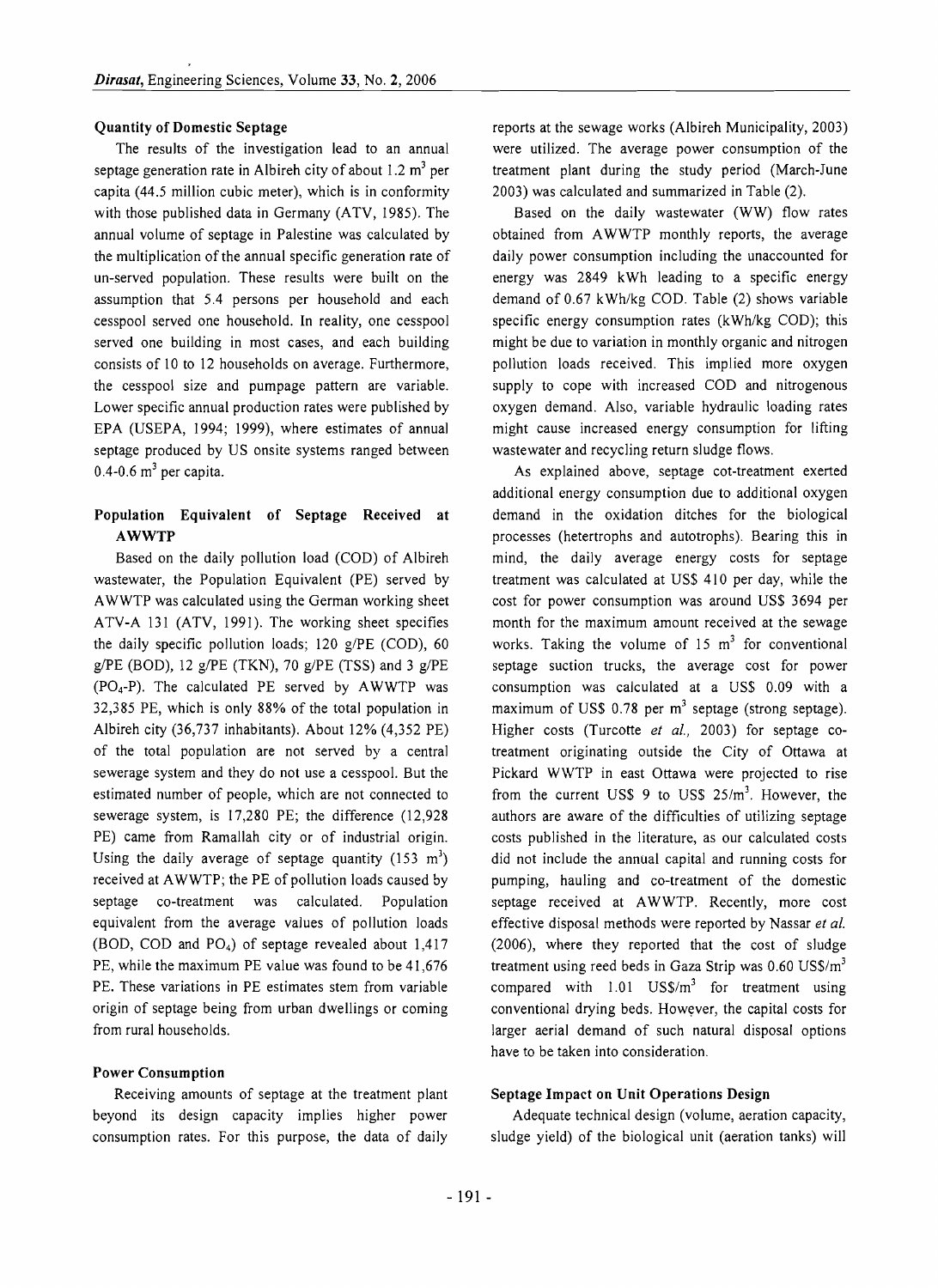achieve an effective treatment for BOD and nutrients and reduce process troubleshooting. The German Software Package (ANAwin, 1996) based on the German working design sheet (ATV-A 131, 1990) was used to simulate the impact of septage increment percentage (%) on the unit operation design of the aeration tank at variable temperatures (13°C and 20°C; winter and summer periods). According to the working sheet, a sludge age of 25 days was selected to achieve aerobic sludge stabilization. The results are tabulated in Table (3) and depicted in Figures (2) and (3) for the summer period. Plotting septage increment (0-30%) in both primary xaxis and secondary y-axis (Figs. (2-5)) served only for more clarification.

As indicated in Table (3), the design capacity of the first train in operation is 25,000 inhabitants including pollution load of septage received, any further increment in septage volume will lead to additional volume to cope with added pollution loads. Figure (2) and (3) illustrate

that 5-30% of septage addition implies overloading of the system and lead to 7-51% additional volume in the aeration tank. Similarly, an increase in the aeration capacity (8-49%) must be achieved to cope with additional loads of both organic carbon and nitrogen; otherwise deficient oxygenation will lead to build-up of nitrite, less nitrification capacity and might cause sludge foaming/bulking.

By comparing the results for the two temperatures, 13°C and 20°C, almost the same result for oxygen input, but higher volume values were obtained for the aeration tank; nitrification and denitrification zones at 13"C. Knowing the variations in aerobic and anoxic zones  $(V<sub>DN</sub>/V<sub>NN</sub>)$  in the oxidation ditch, is crucial variable to adjust and monitor the aeration capacity provided for the nitrification and denitrification zones, especially in winter periods to achieve a stable nitrogen removal at low temperatures.

| <b>Study Year 2003</b> | Power consumption<br>(kWh/day) | kg COD/day<br>Wastewater | (kWh/kg COD) | Power costs<br>(US\$/month) |  |
|------------------------|--------------------------------|--------------------------|--------------|-----------------------------|--|
| March                  | 1813                           | 4050                     | 0.45         | 15714                       |  |
| April                  | 2561                           | 4477                     | 0.57         | 16811                       |  |
| May                    | 3540                           | 4319                     | 0.82         | 16758                       |  |
| June                   | 3481                           | 4177                     | 0.83         | 16207                       |  |
| Average value WW       | 2849                           | 4256                     | 0.67         | 16372                       |  |
| Average value septage  | 106                            | 158                      |              | 410                         |  |

Table 2. Average energy consumption and costs for septage cotreatment at AWWTP.

Table 3. Septage impact on unit operation design of the aeration tank at 20°C (summer).

Maximum value septage  $\begin{array}{|c|c|c|c|c|c|c|c|c|} \hline 9594 & 1425 & \hline \end{array}$ 

| Item            | DWF'<br>(m3/d) | Capacity<br>(PE) | Septage<br>increase<br>(%) | BOD <sub>5</sub> Load<br>(kg/d) | $V_{AT}^2$<br>$(m^3)$ | $\mathbf{V_{DN}}^3$<br>$(m^3)$ | $\mathbf{V_{NN}}^4$<br>$(m^3)$ | <b>Excess</b><br>Sludge<br>(kg/d) | Oxygen<br>$\parallel$ input OC $5$ |
|-----------------|----------------|------------------|----------------------------|---------------------------------|-----------------------|--------------------------------|--------------------------------|-----------------------------------|------------------------------------|
| Without septage | 2885           | 23800            | 0                          | 1428                            | 8048                  | 3967                           | 4081                           | 1288                              | 199                                |
| With septage    | 3038           | 25567            | 5                          | 1534                            | 8647                  | 4282                           | 4365                           | 1388                              | 214                                |
|                 | 3046           | 26417            | 10                         | 1585                            | 8939                  | 4453                           | 4486                           | 1430                              | 221                                |
|                 | 3053           | 28633            | 15                         | 1718                            | 9691                  | 4903                           | 4788                           | 1551                              | 239                                |
|                 | 3061           | 31000            | 20                         | 1860                            | 10500                 | 5385                           | 5115                           | 1680                              | 258                                |
|                 | 3069           | 33433            | 25                         | 2006                            | 11328                 | 5882                           | 5446                           | 1812                              | 278                                |
|                 | 3076           | 35850            | 30                         | 2151                            | 12151                 | 6348                           | 5803                           | 1944                              | 297                                |

<sup>1</sup>DWF: Dry weather flow; <sup>2</sup>V<sub>AT</sub>: Volume of aeration tank <sup>3</sup>V<sub>DN</sub>: Volume of denitrification zone; <sup>4</sup>V<sub>NN</sub>: Volume of nitrification zone;  ${}^5OC$ : Oxygen input (kg O<sub>2</sub>/h).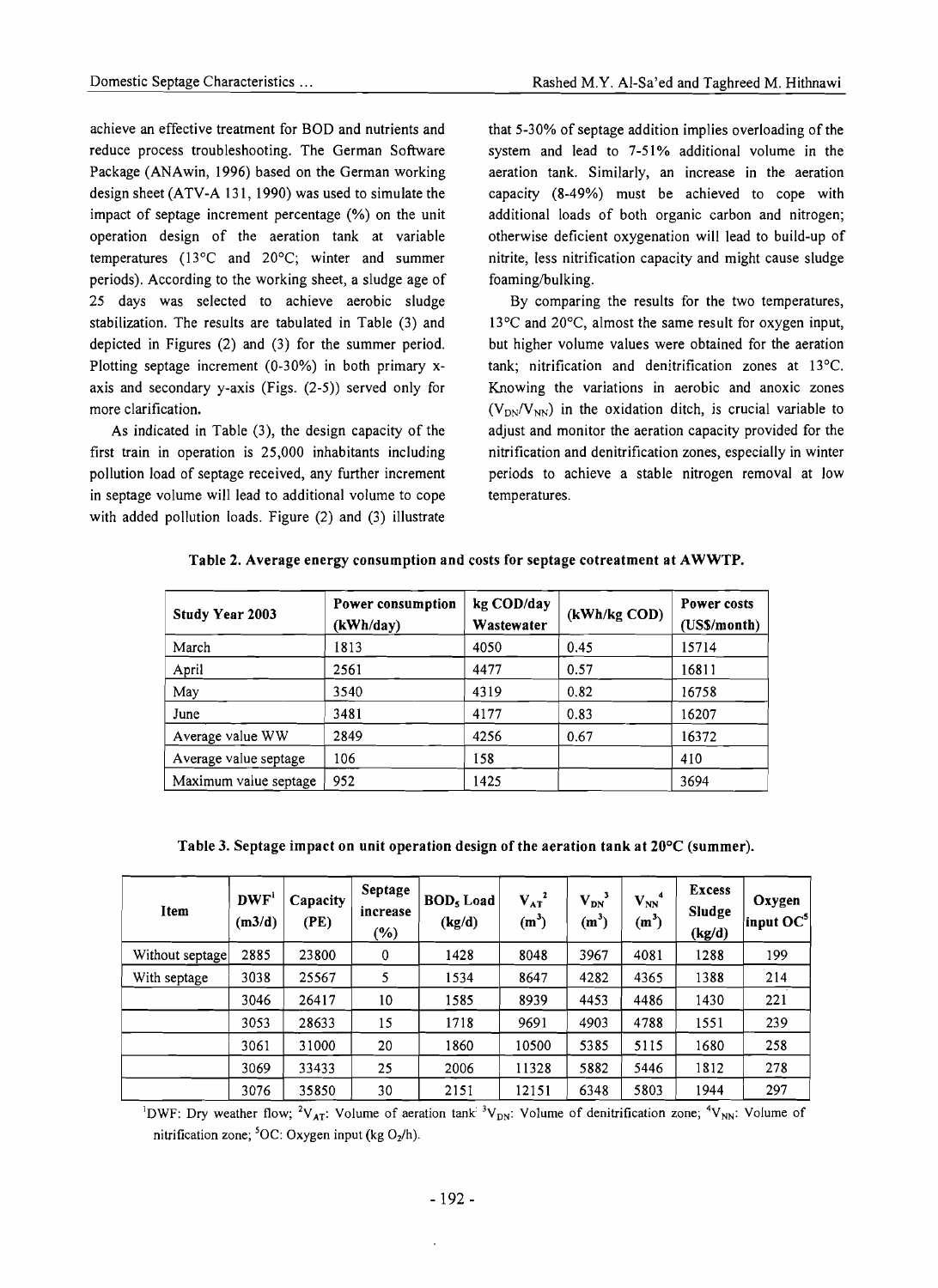

Fig. 2. Impact of septage treatment on volumes of aeration tank, VN and VD zones at 20°C.



Fig. 3. Impact of septage cotreatment on aeration capacity and sludge yield at 20°C.

| Item            | DWF <sup>1</sup><br>$(m^3/d)$ | Capacity<br>(PE) | Septage<br>Increase<br>$(\%)$ | <b>BOD</b> , Load<br>(kg/d) | $V_{AT}^2$<br>(m <sup>3</sup> ) | $\mathbf{V_{DN}}^3$<br>$(m^3)$ | $V_{NN}^4$<br>$(m^3)$ | Excess<br>Sludge<br>(kg/d) | Oxygen<br> input $OC^5$ |
|-----------------|-------------------------------|------------------|-------------------------------|-----------------------------|---------------------------------|--------------------------------|-----------------------|----------------------------|-------------------------|
| Without septage | 2885                          | 23800            | 0                             | 1428                        | 8549                            | 3997                           | 4552                  | 1368                       | 192                     |
| With septage    | 3038                          | 25567            | 5                             | 1534                        | 9185                            | 4315                           | 4870                  | 1470                       | 206                     |
|                 | 3046                          | 26417            | 10                            | 1585                        | 9495                            | 4489                           | 5006                  | 1519                       | 212                     |
|                 | 3053                          | 28633            | 15                            | 1718                        | 10294                           | 4961                           | 5333                  | 1647                       | 230                     |
|                 | 3061                          | 31000            | 20                            | 1860                        | 11152                           | 5434                           | 5718                  | 1784                       | 249                     |
|                 | 3069                          | 33433            | 25                            | 2006                        | 12032                           | 5937                           | 6095                  | 1925                       | 268                     |
|                 | 3076                          | 35850            | 30                            | 2151                        | 12906                           | 6410                           | 6496                  | 2065                       | 286                     |

Table 4. Septage impact on unit operation design of the aeration tank at  $13^{\circ}C$  (winter).

<sup>1</sup>DWF: Dry weather flow; <sup>2</sup>V<sub>AT</sub>: Volume of aeration tank<sup>: 3</sup>V<sub>DN</sub>: Volume of denitrification zone; <sup>4</sup>V<sub>NN</sub>: Volume of nitrification zone; 50C: Oxygen input (kg *Oz/h).*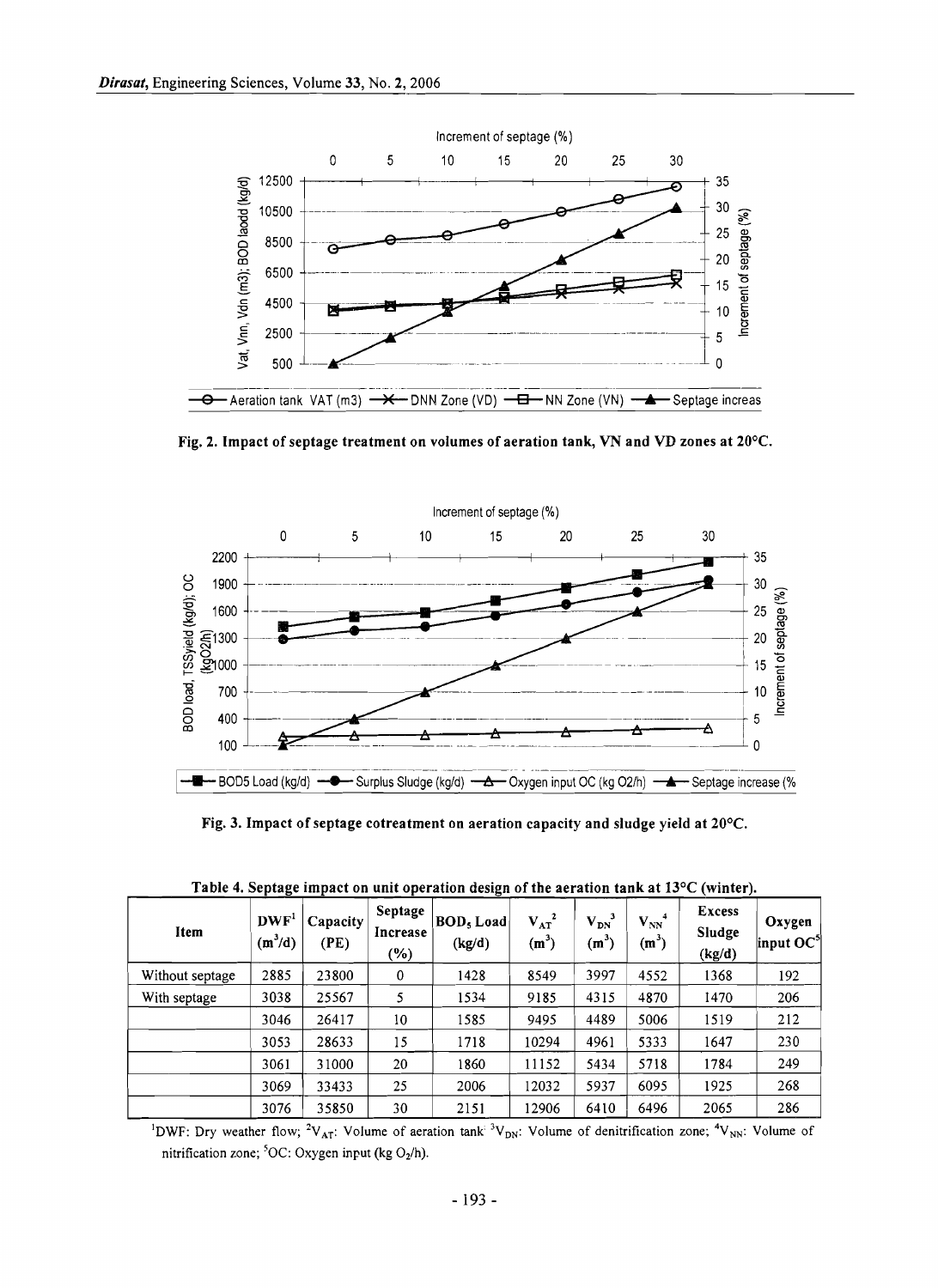(ATV, 1991), sufficient oxygenation capacity is reported by Voigtlander *et al.* (1996) where most necessary for a successful nitrogen removal process planners forgot to include septage loads during the design during storm weather flows (13 oC design parameter). phase, which later cause process failure especially in During winter months  $(13^{\circ}C)$ , the impact of septage biological unit operations of most German sewage works. cotreatment on unit operations is illustrated in Table (4), Figure (6) illustrates the performance of Albireh Figures (4) and (5). Sewage works during the first six months including the Figures (4) and (5).

an increment range (5-30%) in septage received at existing capacity of the first treatment lain has been Albireh sewage works resulted in an increase in the exceeded by the daily pollution load of the served aeration tank volume and oxygenation capacity  $(7-51\%$  population and the septage co-treatment exacerbated the and 7-49% respectively). In addition, fixed ratios of deterioration of the effluent quality. The total organic variable volumes for nitrification and denitrification and pollution load must remain under the design daily sludge different aeration tank volumes were obtained. lading rate  $(F:M = 0.05 \text{ kgBOD/kgTS})$  and is thus the

during winter period the same constructional changes in operations. the aeration tank volume must be attained to cope with

According to the German working sheet ATV-A 131 prescribed national standards. Similar findings were

Similar to dry weather period, Table (4), shows that study period. For this analysis, it is assumed that the The results depicted in Figures (3) and (4) show that limiting design parameter in analyzing annual unit



Fig. 4. Septage impact on volumes of aeration tank, VN and VD zones at  $13^{\circ}$ C.



Fig. 5. Septage impact on oxygen input and sludge yield at AWWTP at  $13^{\circ}$ C.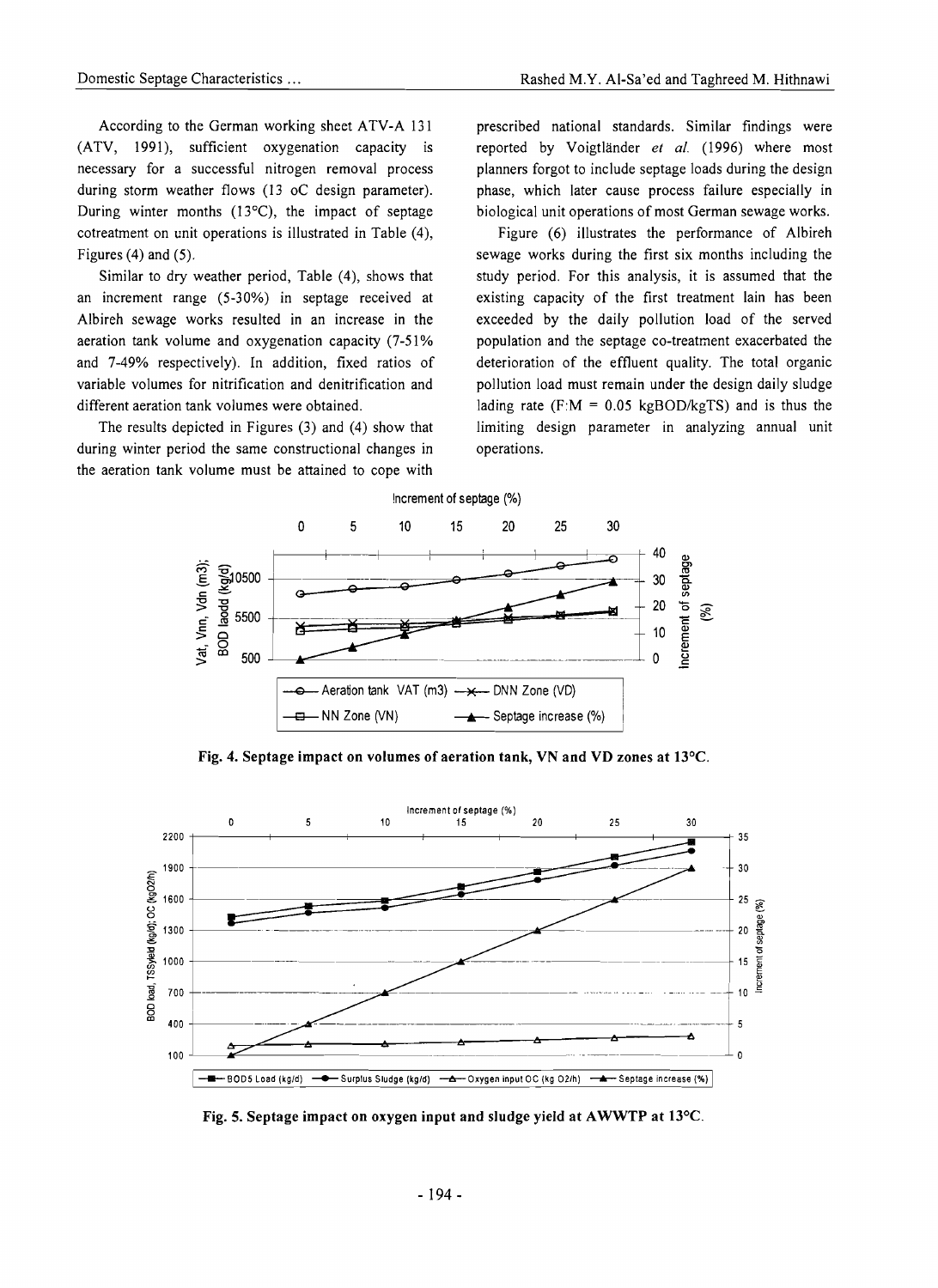

Fig. 6. Effluent COD and total nitrogen concentration compared with compliance guidelines.

As illustrated in Figure (6), should Albireh sewage works continue to achieve adequate COD and total nitrogen in the treated effluent  $(90 \text{ and } 18 \text{ mg/l})$ , respectively) then ongoing compliance with the criteria in the certificate of approval is unlikely. The existing situation of AWWTP revealed an overloaded capacity (32,385 PE) and improvement can only be achieved if the second oxidation ditch is put into operation. COD and nitrogen compliance is a monthly issue and removal rates of 90% and 80% have been achieved to comply with national prescribed effluent standards (TSS= 20; COD= 90; Tot. N= 18 mg/l).

Continuous co-treatment of septage will dramatically affect the issue of non-compliance related to COD and nitrogen. These results show that the German standards (ATV-A 123, 1985) beside assuming safety factors with respect to the capacity of municipal sewage treatment plants (capacity 10,000 PE and above) to receive and handle septage, exact design data and the potential impacts of septage loading rates on the efficiency and design parameters of municipal sewage works are crucial. Even for under-loaded wastewater treatment plants, the maximum septage load that a WWTP can handle without affecting its treatment efficiency should be also well known (Voigtlander and Schwerdtfeger, 1998).

#### 4. CONCLUSIONS

The values of septage parameters in Albireh are lower

than the values of USEPA septage parameters, as the source of septage in Albireh is from central unsewered urban dwellings, where a short hydraulic retention time prevailed in most septic tanks leading to weak anaerobic processes. Hence, the liquid material (supernatant) pumped from the cesspools is septage water and not a real domestic septage with almost similar municipal wastewater characteristics. Septage generation rate in Albireh city is approximately 1.2  $m<sup>3</sup>$  per capita per year. Based on this, the annual volume of septage from households un-served by public sewer networks in Albireh city was calculated at 44.5 million cubic meters.

The average daily volume of septage received at Albireh wastewater treatment plant is  $153 \text{ m}^3$ . The additional population equivalent resulted from the average septage pollution loads (BOD, COD and  $PO<sub>4</sub>$ ) ranged between 1,417 PE and 41,676 PE. Co-treatment of septage exerts electrical power consumption (kWh), the energy running costs for the average values of septage reached about US\$ 3,694 per month. Not taking into account the capital and other operating costs, Albireh municipality should charge septage haulers US\$ 1.3 to US\$ 11.68 per truck load  $(15 \text{ m}^3)$  as specific costs for septage co-treatment. The impact of septage loads increments (5-25%) on the design parameters of the biological unit was assessed using the German Software Package (ANAWIN). The results revealed that substantial increment in structural (aeration tank) and unit operation design parameters (oxygenation capacity and sludge age).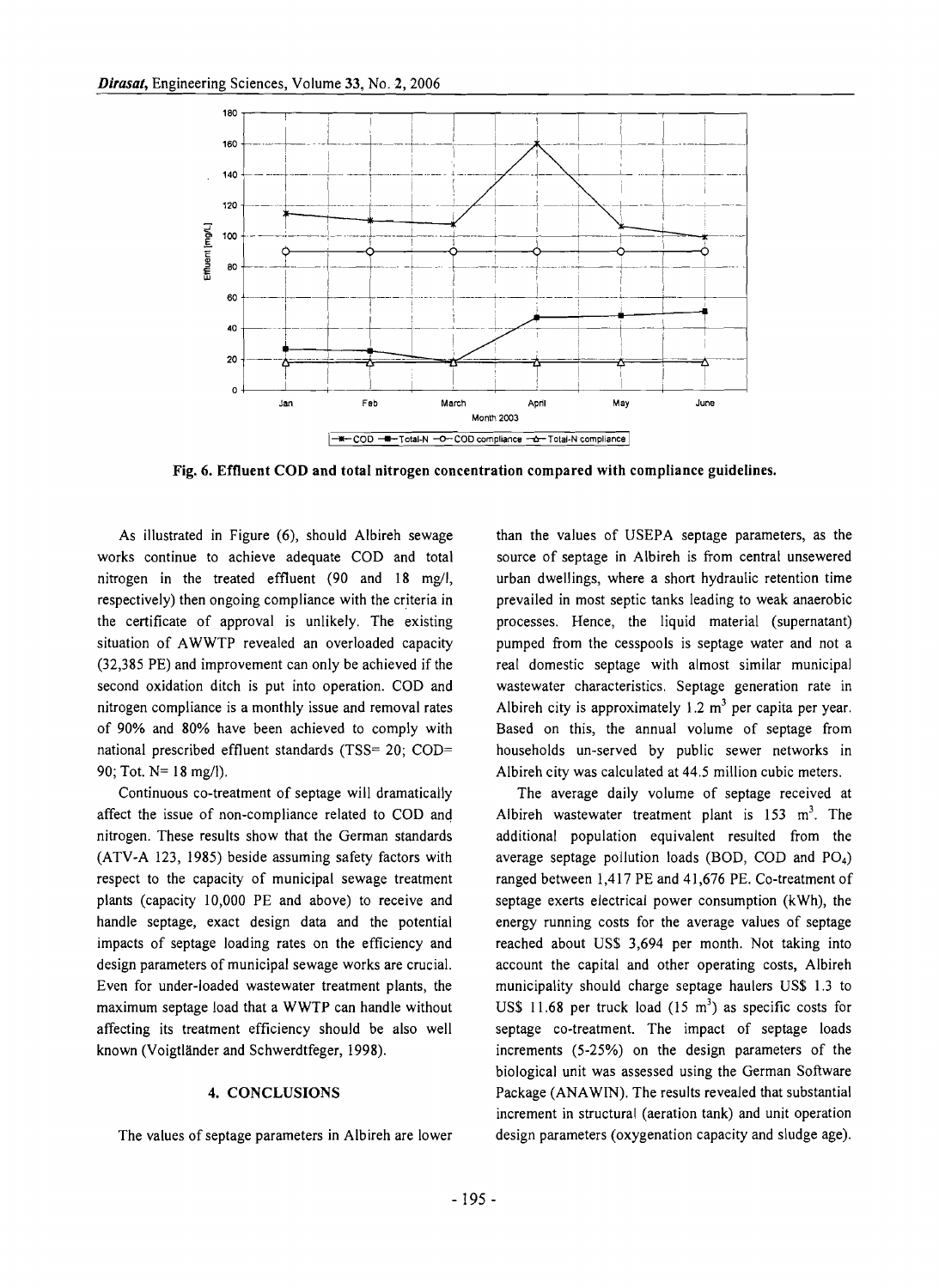However, lack of scientific data on the impact of septage co-treatment on the biological processes (nitrification, enhanced biological phosphorus removal, sludge foaming/bulking) further research including process simulation is needed to mitigate non-compliance of wastewater treatment plants.

Performance improvement of Albireh sewage works such as 90% COD and 75% nitrogen removal can be reliably achieved under capacity extension and governed by the daily organic load. Operation of an improved system will still be subject to noncompliant months during additional co-treatment of septage, which creates legal issues with subsequent actions. Septage cotreatment will dramatically affect the issue of noncompliance related to both COD and nitrogen under present operating conditions. The municipality should investigate other septage disposal alternatives and work in close cooperation with the septage haulers and the Palestinian regulatory water bodies. The recommendations may generally hold for similar climatic

#### **REFERENCES**

- Albireh Municipality. 1998. Final Technical Design Report for Albireh Wastewater Treatment Plant, Passavant Werke AG, Albireh, West Bank, Palestine.
- Albireh Municipality. 2003. Monthly Operational Reports on Wastewater Treatment Plant, Annual Report 2003, Albireh, West Bank, Palestine.
- AI-Sa'ed, R. 2005. Obstacles and Chances to Cut Pollution Load Discharges from Urban Palestine. *Water International,* 30(4): 538-544.
- Al-Sa'ed, R. and Mubarak, S. 2006. Sustainability Assessment of Onsite Sanitation Facilities in Ramallah-Albireh District with Emphasis on Technical, Sociocultural and Financial Aspects. *Manage. Environ. Quality: International Journal,* 17(2): 140-156.
- Amameh, M.N. 2000. *The Role of Wastewater Characteristics in the Selection of Anaerobic Treatment Technology.* M.Sc. Thesis, Faculty of Graduate Studies, Birzeit University, Birzeit, West Bank, Palestine.
- American Public Health Association, APHA. 1995. *Standard Methods for the Examination of Water and Wastewater.* 18<sup>th</sup> Edition, American Public Health Association, Washington DC, USA
- ANAwin Software Package. 1996. *Design of IVastewater Treatment Plants According to ATV-A 131, German*

conditions and septage characteristics in other countries. Differences may occur in the septage type (industrial or domestic) and biodegradability (COD fractions) of septage based on pumpage intervals prior to delivery for final disposal. Further studies are needed to investigate the extent to which these factors affect sludge age, nutrient removal and biosolids settling properties, and how to achieve a sustainable septage management through low-cost disposal methods.

#### **ACKNOWLEDGEMENTS**

This research was supported by the Master Program in Water Engineering, Water Studies Institute, Birzeit University. The authors wish to thank Albireh City Mayor for the fruitful co-operation and making AWWTP monthly monitoring data available, the assistance of AWWTP chief operator with septage data collection is highly acknowledged.

*Working Sheet for Sewage Works Layout and Design.*  User Manual Version 2, Invent Umwelt- und Verfahrenstechnik AG. Erlangen, Germany.

- ATV-A 123. 1985. Behandlung und Beseitigung von Schlamm aus Kleinklaranlagen. ATV-DVWK Standard A123: Treatment and Disposal of Sewage Sludge from Small Wastewater Treatment Plants (Arabic Version, 2002). GFA Gesellschaft zur Forderung der Abwassertechnik. Hennef, Germany.
- ATV-A 131. 1991. Bemessung von einstufigen Belebungsanlagen. ATV-DVWK Standard A131: Design of Biological Wastewater Treatment Plants. GFA Gesellschaft zur Forderung der Abwassertechnik, Hennef, Germany.
- Cofie, 0.0., Agbottah, S., Strauss, M., Esseku, B., Montangero, A., Awuah, E., and Koné, D. 2006. Solid-Liquid Separation of Faecal Sludge Using Drying Beds in Ghana: Implications for Nutrient Recycling in Urban Agriculture. *Water Res.,* 40: 75-82.
- Ingallinella, A.M., Sanguinetti, G., Koottatep, T., Montangero, A. and Strauss, M. 2002. The Challenge of Faecal Sludge Management in Urban Areas - Strategies, Regulations and Treatment Options. *Wat. Sci. Tech.,*  46(10): 285-294.
- Koné, D. and Strauss, M. 2004. Low-cost Options for Treating Faecal Sludges (FS) in Developing Countries